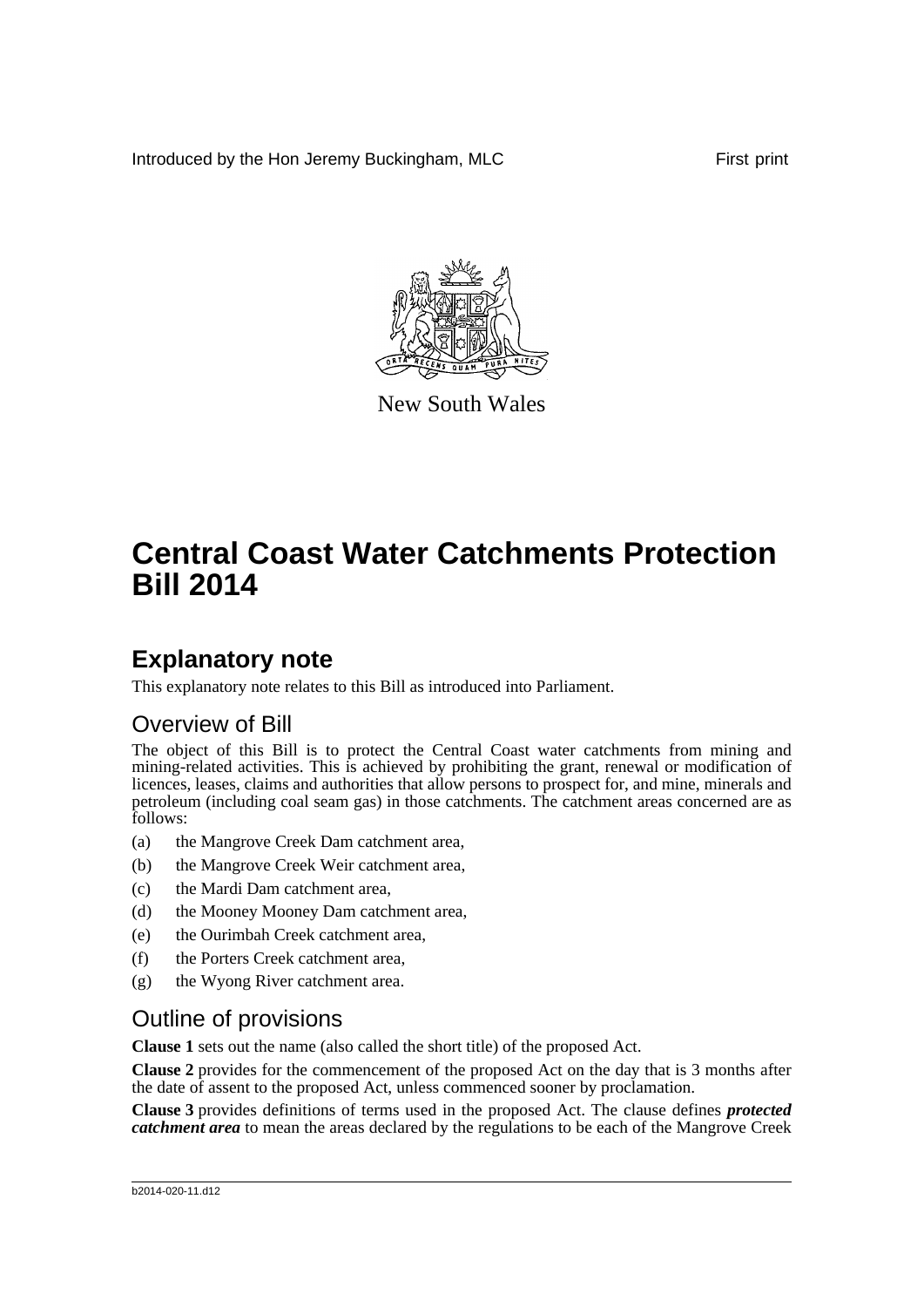Dam catchment area, the Mangrove Creek Weir catchment area, the Mardi Dam catchment area, the Mooney Mooney Dam catchment area, the Ourimbah Creek catchment area, the Porters Creek catchment area and the Wyong River catchment area.

**Clause 4** provides for the regulations to declare land where surface water drains to any of those dams to be within those catchment areas. The areas declared by the regulations must not be reduced in size, or the regulations repealed, unless authorised by an Act of Parliament. The clause also provides for the keeping of an inventory of land in protected catchment areas and for the resolution of disputes as to whether or not any particular land is land within a protected catchment area.

**Clause 5** prohibits the grant or renewal of any mining authorisation in relation to land in a protected catchment area or the making of any changes to the conditions to which such an authorisation is subject.

**Clause 6** prohibits the grant or renewal of any petroleum title in relation to land in a protected catchment area or the making of any changes to the conditions to which such a title is subject.

**Clause 7** provides that a planning approval is not to be given under the *Environmental Planning and Assessment Act 1979* in relation to development for the purposes of prospecting and mining activities on land in a protected catchment area.

**Clause 8** provides for the making of regulations under the proposed Act.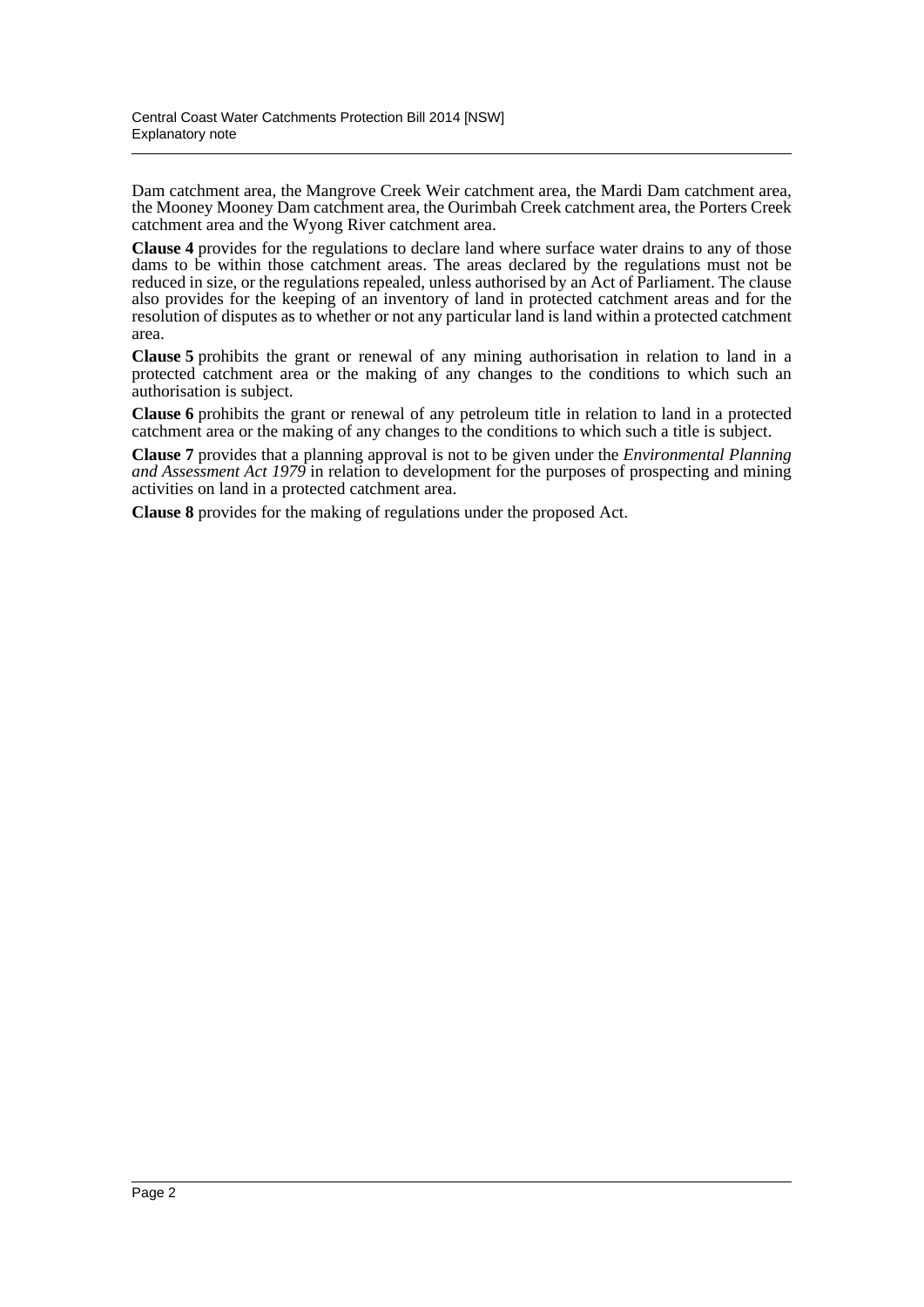Introduced by the Hon Jeremy Buckingham, MLC First print



New South Wales

# **Central Coast Water Catchments Protection Bill 2014**

## **Contents**

|   |                                                                                        | Page |
|---|----------------------------------------------------------------------------------------|------|
|   | Name of Act                                                                            | 2    |
| 2 | Commencement                                                                           | 2    |
| 3 | Definitions                                                                            | ົ    |
| 4 | Protected catchment areas                                                              | 3    |
| 5 | Prohibition on grant of mining authorisations relating to protected<br>catchment areas | 4    |
| 6 | Prohibition on grant of petroleum titles relating to protected catchment<br>areas      |      |
|   | Restrictions on planning approvals                                                     | 5    |
| 8 | Regulations                                                                            | 5    |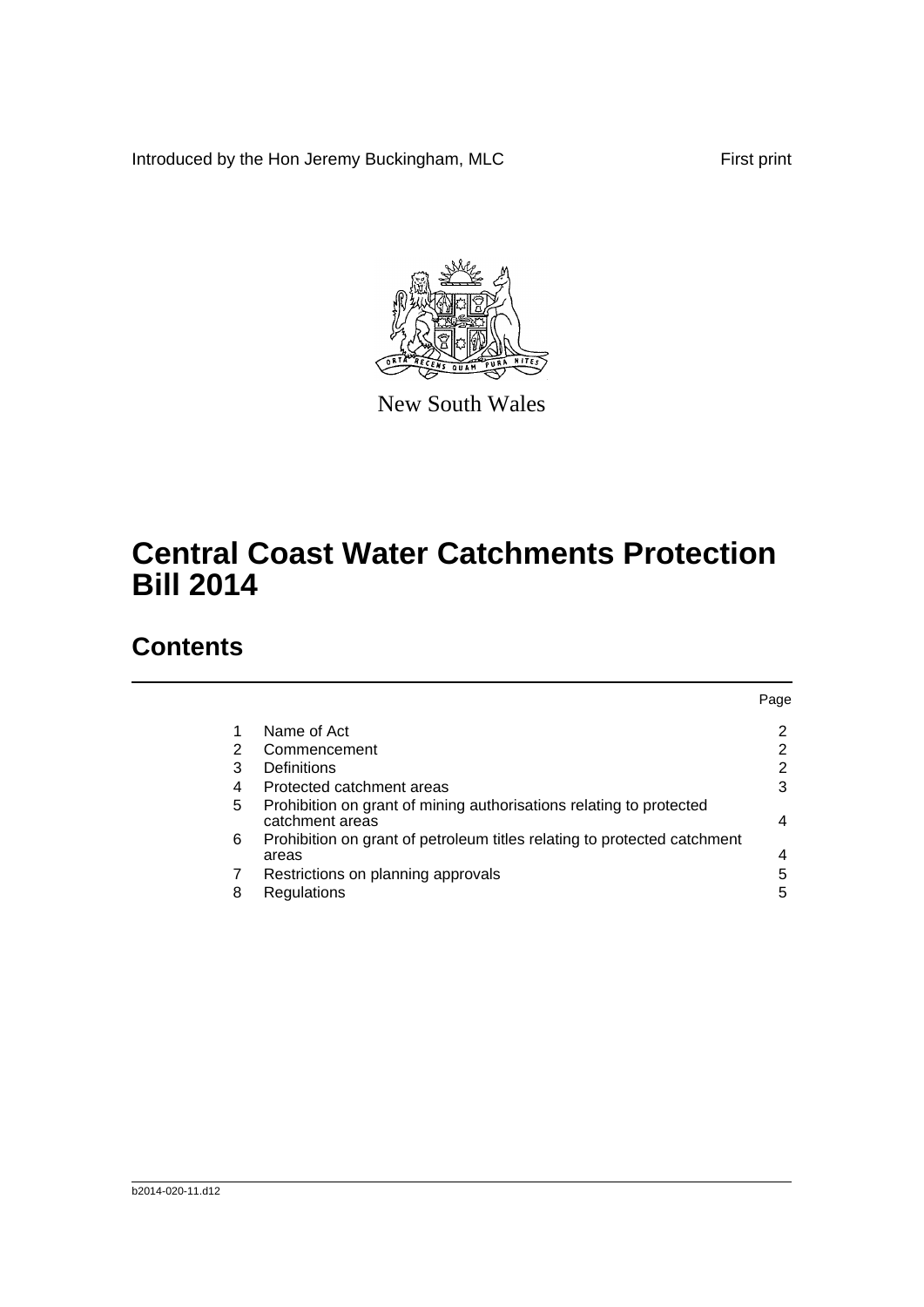

New South Wales

## **Central Coast Water Catchments Protection Bill 2014**

No , 2014

### **A Bill for**

An Act to prohibit the granting, renewal or modification of authorisations that permit exploration for and mining of minerals and petroleum (including coal seam gas) in Central Coast water catchment areas.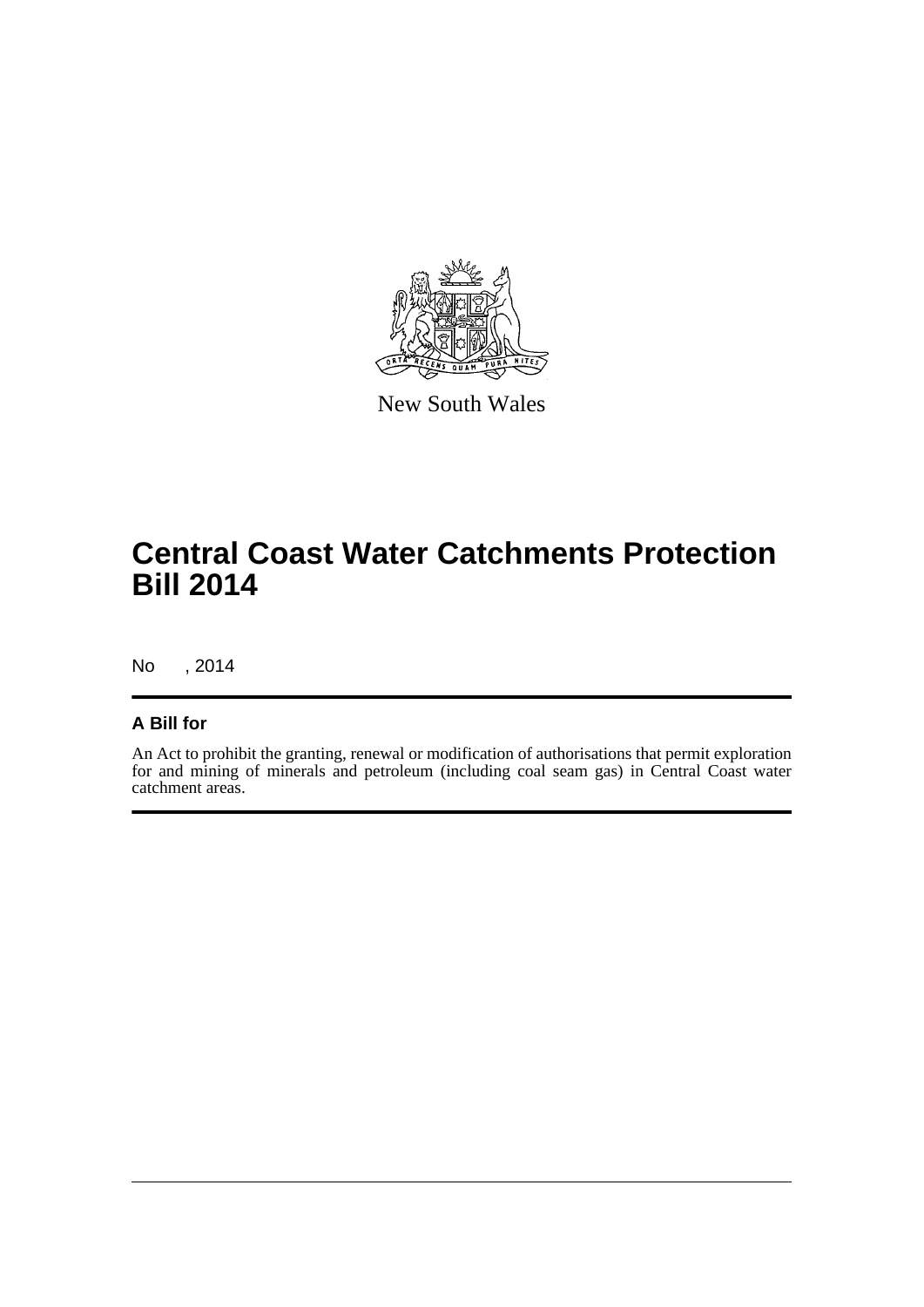Central Coast Water Catchments Protection Bill 2014 [NSW]

<span id="page-4-2"></span><span id="page-4-1"></span><span id="page-4-0"></span>

|                                                                                                                                                                                                                                            |                                                                                                                                                                    | The Legislature of New South Wales enacts:                                                                                                                                                                                                                                                                        | 1                    |  |  |
|--------------------------------------------------------------------------------------------------------------------------------------------------------------------------------------------------------------------------------------------|--------------------------------------------------------------------------------------------------------------------------------------------------------------------|-------------------------------------------------------------------------------------------------------------------------------------------------------------------------------------------------------------------------------------------------------------------------------------------------------------------|----------------------|--|--|
| 1                                                                                                                                                                                                                                          | <b>Name of Act</b>                                                                                                                                                 |                                                                                                                                                                                                                                                                                                                   |                      |  |  |
| This Act is the Central Coast Drinking Water Catchments Act 2014.                                                                                                                                                                          |                                                                                                                                                                    |                                                                                                                                                                                                                                                                                                                   |                      |  |  |
| 2                                                                                                                                                                                                                                          | <b>Commencement</b>                                                                                                                                                |                                                                                                                                                                                                                                                                                                                   | 4                    |  |  |
|                                                                                                                                                                                                                                            | This Act commences on the day that is 3 months after the date of assent to this Act,<br>unless commenced sooner by proclamation.                                   |                                                                                                                                                                                                                                                                                                                   |                      |  |  |
| 3                                                                                                                                                                                                                                          | <b>Definitions</b>                                                                                                                                                 |                                                                                                                                                                                                                                                                                                                   | $\overline{7}$       |  |  |
|                                                                                                                                                                                                                                            |                                                                                                                                                                    | In this Act:                                                                                                                                                                                                                                                                                                      | 8                    |  |  |
| <i>mine</i> means to extract material from land for the purpose of recovering minerals or<br>petroleum from the material so extracted or to rehabilitate land (other than a derelict<br>mine site) from which material has been extracted. |                                                                                                                                                                    |                                                                                                                                                                                                                                                                                                                   |                      |  |  |
|                                                                                                                                                                                                                                            | mineral means any substance prescribed by the regulations under the Mining Act<br>1992 and includes coal and oil shale, but does not include uranium or petroleum. |                                                                                                                                                                                                                                                                                                                   | 12<br>13             |  |  |
|                                                                                                                                                                                                                                            |                                                                                                                                                                    | <i>mining authorisation</i> means any of the following:                                                                                                                                                                                                                                                           | 14                   |  |  |
|                                                                                                                                                                                                                                            | (a)                                                                                                                                                                | an exploration licence under the <i>Mining Act 1992</i> granting the holder the right<br>to prospect for minerals on the land specified in the licence,                                                                                                                                                           | 15<br>16             |  |  |
|                                                                                                                                                                                                                                            | (b)                                                                                                                                                                | an assessment lease under that Act granting the holder the right to prospect for<br>minerals on the land specified in the lease,                                                                                                                                                                                  | 17<br>18             |  |  |
|                                                                                                                                                                                                                                            | (c)                                                                                                                                                                | a mining lease under that Act granting the holder the right to prospect on and<br>mine the land specified in the lease, carry out primary treatment operations<br>necessary to separate the mineral or minerals from the material from which<br>they are recovered and carry out any mining purpose on that land, | 19<br>20<br>21<br>22 |  |  |
| (d)                                                                                                                                                                                                                                        |                                                                                                                                                                    | a mineral claim under that Act granting the holder the right to prospect for<br>minerals specified in the claim.                                                                                                                                                                                                  | 23<br>24             |  |  |
|                                                                                                                                                                                                                                            |                                                                                                                                                                    | <i>petroleum</i> means any of the following:                                                                                                                                                                                                                                                                      | 25                   |  |  |
|                                                                                                                                                                                                                                            | (a)                                                                                                                                                                | any naturally occurring hydrocarbon, whether in a gaseous, liquid or solid<br>state,                                                                                                                                                                                                                              | 26<br>27             |  |  |
|                                                                                                                                                                                                                                            | (b)                                                                                                                                                                | any naturally occurring mixture of hydrocarbons, whether in a gaseous, liquid<br>or solid state.                                                                                                                                                                                                                  | 28<br>29             |  |  |
|                                                                                                                                                                                                                                            | (c)                                                                                                                                                                | any naturally occurring mixture of one or more hydrocarbons, whether in a<br>gaseous, liquid or solid state, and one or more of the following:                                                                                                                                                                    | 30<br>31             |  |  |
|                                                                                                                                                                                                                                            |                                                                                                                                                                    | (i)<br>hydrogen sulphide,                                                                                                                                                                                                                                                                                         | 32                   |  |  |
|                                                                                                                                                                                                                                            |                                                                                                                                                                    | (ii)<br>nitrogen,                                                                                                                                                                                                                                                                                                 | 33                   |  |  |
|                                                                                                                                                                                                                                            |                                                                                                                                                                    | helium,<br>(iii)                                                                                                                                                                                                                                                                                                  | 34                   |  |  |
|                                                                                                                                                                                                                                            |                                                                                                                                                                    | carbon dioxide,<br>(iv)                                                                                                                                                                                                                                                                                           | 35                   |  |  |
|                                                                                                                                                                                                                                            |                                                                                                                                                                    | (v)<br>water,<br>any substance referred to in paragraph $(a)$ , $(b)$ or $(c)$ that has been returned to                                                                                                                                                                                                          | 36                   |  |  |
|                                                                                                                                                                                                                                            | (d)                                                                                                                                                                | a natural reservoir,                                                                                                                                                                                                                                                                                              | 37<br>38             |  |  |
|                                                                                                                                                                                                                                            |                                                                                                                                                                    | but does not include coal, oil shale or any other mineral.                                                                                                                                                                                                                                                        | 39                   |  |  |
| for petroleum.                                                                                                                                                                                                                             |                                                                                                                                                                    | <i>petroleum mining operations</i> means operations carried out in the course of mining                                                                                                                                                                                                                           | 40<br>41             |  |  |
|                                                                                                                                                                                                                                            |                                                                                                                                                                    | petroleum prospecting operations means operations carried out in the course of<br>prospecting for petroleum.                                                                                                                                                                                                      | 42<br>43             |  |  |
|                                                                                                                                                                                                                                            | <i>petroleum title</i> means any of the following:<br>44                                                                                                           |                                                                                                                                                                                                                                                                                                                   |                      |  |  |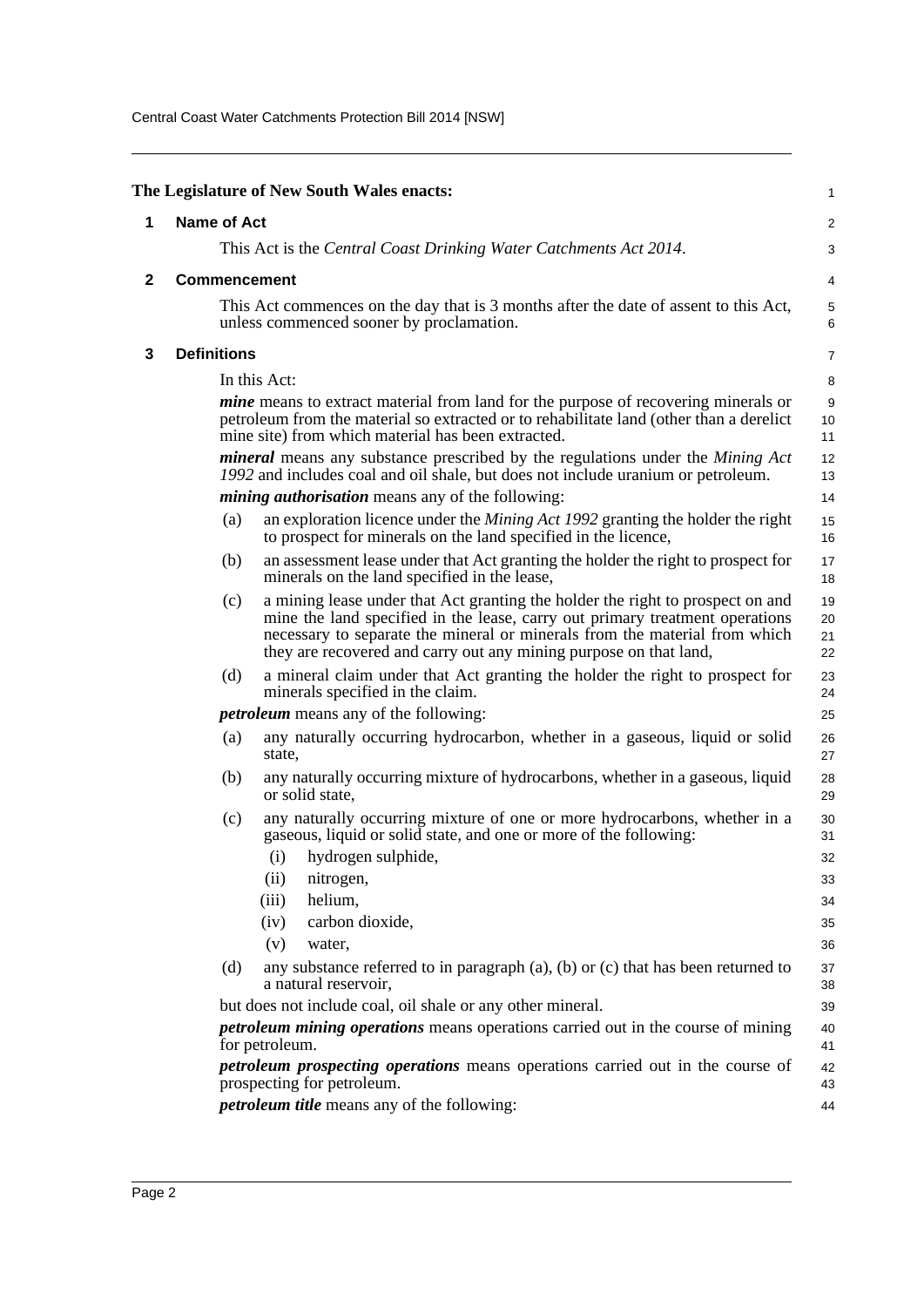<span id="page-5-0"></span>

|                                                             |                                                                                                                                                                                                                                       | (a)                                   | an exploration licence under the <i>Petroleum (Onshore)</i> Act 1991 granting the<br>holder the exclusive right to prospect for petroleum on the land comprised in<br>the licence,                                                                                             | 1<br>$\overline{\mathbf{c}}$<br>3 |
|-------------------------------------------------------------|---------------------------------------------------------------------------------------------------------------------------------------------------------------------------------------------------------------------------------------|---------------------------------------|--------------------------------------------------------------------------------------------------------------------------------------------------------------------------------------------------------------------------------------------------------------------------------|-----------------------------------|
|                                                             |                                                                                                                                                                                                                                       | (b)                                   | an assessment lease under that Act granting the holder the exclusive right to<br>prospect for petroleum and to assess any petroleum deposit on the land<br>comprised in the lease,                                                                                             | $\overline{\mathbf{4}}$<br>5<br>6 |
|                                                             |                                                                                                                                                                                                                                       | (c)                                   | a production lease under that Act granting the holder the exclusive right to<br>conduct petroleum mining operations in and on the land included in the lease,                                                                                                                  | $\overline{7}$<br>8               |
|                                                             |                                                                                                                                                                                                                                       | (d)                                   | a special prospecting authority under that Act granting the holder the exclusive<br>right to conduct speculative geological, geophysical or geochemical surveys<br>or scientific investigations in relation to petroleum in respect of the land<br>comprised in the authority. | 9<br>10<br>11<br>12               |
|                                                             |                                                                                                                                                                                                                                       |                                       | <i>planning approval</i> means any of the following:                                                                                                                                                                                                                           | 13                                |
|                                                             |                                                                                                                                                                                                                                       | (a)                                   | development consent under Part 4 of the <i>Environmental Planning and</i><br>Assessment Act 1979 (including consent for State significant development),                                                                                                                        | 14<br>15                          |
|                                                             |                                                                                                                                                                                                                                       | (b)                                   | the modification of any such development consent,                                                                                                                                                                                                                              | 16                                |
|                                                             |                                                                                                                                                                                                                                       | (c)                                   | the modification of an approval given under Part 3A of that Act (as continued<br>in force) to carry out a project,                                                                                                                                                             | 17<br>18                          |
|                                                             |                                                                                                                                                                                                                                       | (d)                                   | an approval within the meaning of Part 5 of that Act,                                                                                                                                                                                                                          | 19                                |
|                                                             |                                                                                                                                                                                                                                       | the modification of such an approval. | 20                                                                                                                                                                                                                                                                             |                                   |
|                                                             | (e)<br><i>prospecting for minerals</i> means carrying out works on, or removing samples from,<br>land for the purpose of testing the mineral bearing qualities of the land.                                                           |                                       |                                                                                                                                                                                                                                                                                |                                   |
|                                                             | <i>prospecting for petroleum</i> means carrying out works on, or removing samples from,<br>land for the purpose of testing the quality and quantity of petroleum in the land and<br>the potential to recover petroleum from the land. |                                       |                                                                                                                                                                                                                                                                                |                                   |
| <i>protected catchment area</i> means any of the following: |                                                                                                                                                                                                                                       |                                       |                                                                                                                                                                                                                                                                                | 26                                |
|                                                             |                                                                                                                                                                                                                                       | (a)                                   | the area declared by the regulations to be the Mangrove Creek Dam catchment<br>area,                                                                                                                                                                                           | 27<br>28                          |
|                                                             |                                                                                                                                                                                                                                       | (b)                                   | the area declared by the regulations to be the Mangrove Creek Weir catchment<br>area,                                                                                                                                                                                          | 29<br>30                          |
|                                                             |                                                                                                                                                                                                                                       | (c)                                   | the area declared by the regulations to be the Mardi Dam catchment area,                                                                                                                                                                                                       | 31                                |
|                                                             |                                                                                                                                                                                                                                       | (d)                                   | the area declared by the regulations to be the Mooney Mooney Dam catchment<br>area.                                                                                                                                                                                            | 32<br>33                          |
|                                                             |                                                                                                                                                                                                                                       | (e)                                   | the area declared by the regulations to be the Ourimbah Creek catchment area,                                                                                                                                                                                                  | 34                                |
|                                                             |                                                                                                                                                                                                                                       | (f)                                   | the area declared by the regulations to be the Porters Creek catchment area,                                                                                                                                                                                                   | 35                                |
|                                                             |                                                                                                                                                                                                                                       | (g)                                   | the area declared by the regulations to be the Wyong River catchment area.                                                                                                                                                                                                     | 36                                |
| 4                                                           |                                                                                                                                                                                                                                       |                                       | <b>Protected catchment areas</b>                                                                                                                                                                                                                                               | 37                                |
|                                                             | (1)                                                                                                                                                                                                                                   |                                       | The Minister must, within 3 months after the date of assent to this Act, recommend<br>to the Governor the making of regulations declaring areas to be:                                                                                                                         | 38<br>39                          |
|                                                             |                                                                                                                                                                                                                                       | (a)                                   | the Mangrove Creek Dam catchment area, or                                                                                                                                                                                                                                      | 40                                |
|                                                             |                                                                                                                                                                                                                                       | (b)                                   | the Mangrove Creek Weir catchment area, or                                                                                                                                                                                                                                     | 41                                |
|                                                             |                                                                                                                                                                                                                                       | (c)                                   | the Mardi Dam catchment area, or                                                                                                                                                                                                                                               | 42                                |
|                                                             |                                                                                                                                                                                                                                       | (d)                                   | the Mooney Mooney Dam catchment area, or                                                                                                                                                                                                                                       | 43                                |
|                                                             |                                                                                                                                                                                                                                       | (e)                                   | the Ourimbah Creek catchment area, or                                                                                                                                                                                                                                          | 44                                |
|                                                             |                                                                                                                                                                                                                                       | (f)                                   | the Porters Creek catchment area, or                                                                                                                                                                                                                                           | 45                                |
|                                                             |                                                                                                                                                                                                                                       | (g)                                   | the Wyong River catchment area.                                                                                                                                                                                                                                                | 46                                |
|                                                             |                                                                                                                                                                                                                                       |                                       |                                                                                                                                                                                                                                                                                |                                   |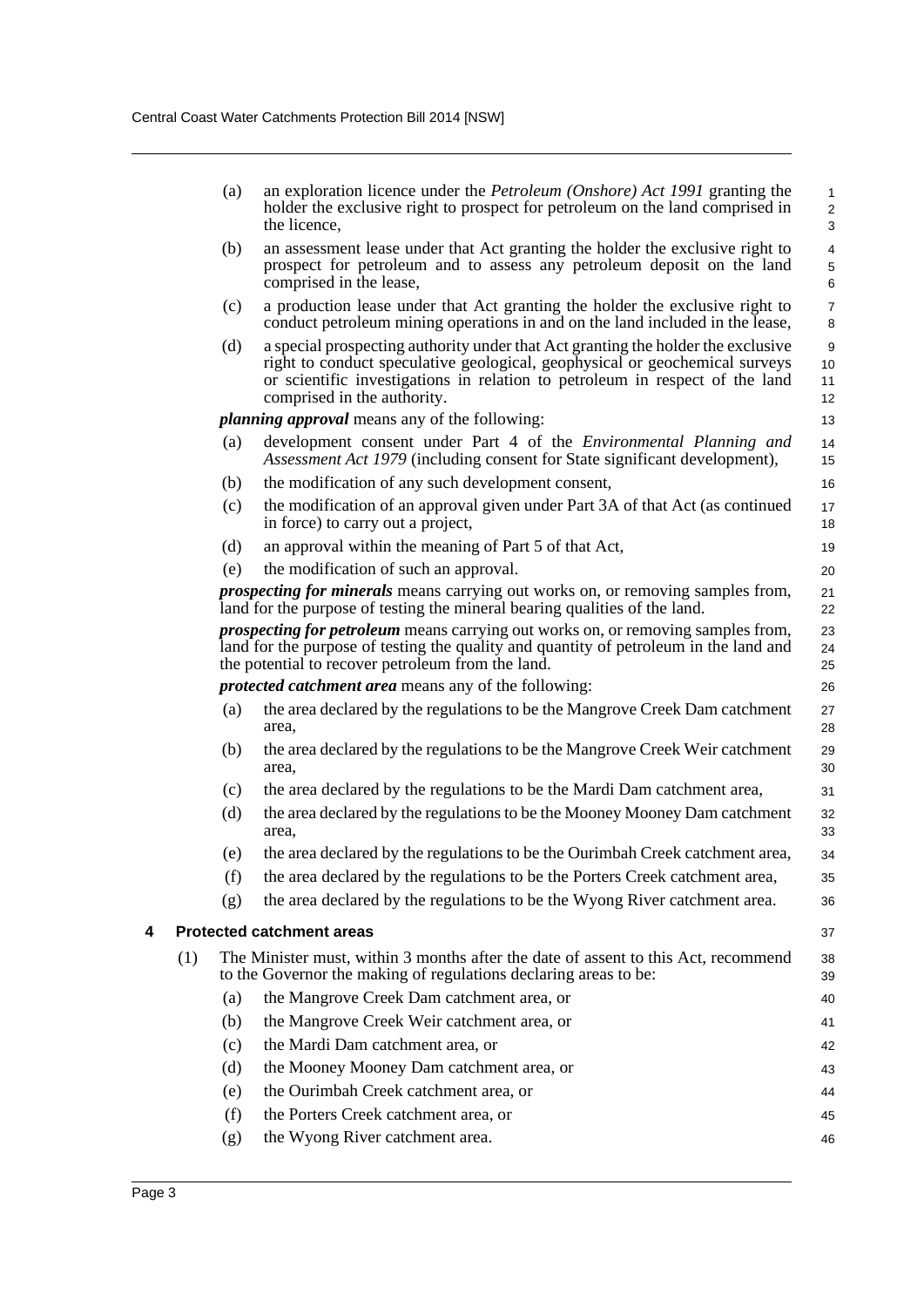<span id="page-6-1"></span><span id="page-6-0"></span>

| (2)<br>area:                                                                                                                                                                                                                                      |                                                                                                                                                                   |                                                                                                                                                                                                                                                                                                   | Without limiting the land that can be declared to be within a protected catchment                                                                                                                                  | $\mathbf{1}$<br>2      |  |  |
|---------------------------------------------------------------------------------------------------------------------------------------------------------------------------------------------------------------------------------------------------|-------------------------------------------------------------------------------------------------------------------------------------------------------------------|---------------------------------------------------------------------------------------------------------------------------------------------------------------------------------------------------------------------------------------------------------------------------------------------------|--------------------------------------------------------------------------------------------------------------------------------------------------------------------------------------------------------------------|------------------------|--|--|
|                                                                                                                                                                                                                                                   |                                                                                                                                                                   | (a)                                                                                                                                                                                                                                                                                               | the area declared by the regulations to be the Mangrove Creek Dam catchment<br>area must include all land from which surface water drains to that dam, and                                                         | 3<br>4                 |  |  |
|                                                                                                                                                                                                                                                   |                                                                                                                                                                   | (b)                                                                                                                                                                                                                                                                                               | the area declared by the regulations to be the Mangrove Creek Weir catchment<br>area must include all land from which surface water drains to that weir, and                                                       | 5<br>6                 |  |  |
|                                                                                                                                                                                                                                                   |                                                                                                                                                                   | (c)                                                                                                                                                                                                                                                                                               | the area declared by the regulations to be the Mardi Dam catchment area must<br>include all land from which surface water drains to that dam, and                                                                  | $\overline{7}$<br>8    |  |  |
|                                                                                                                                                                                                                                                   |                                                                                                                                                                   | (d)                                                                                                                                                                                                                                                                                               | the area declared by the regulations to be the Mooney Mooney Dam catchment<br>area must include all land from which surface water drains to that dam, and                                                          | $\boldsymbol{9}$<br>10 |  |  |
|                                                                                                                                                                                                                                                   |                                                                                                                                                                   | (e)                                                                                                                                                                                                                                                                                               | the area declared by the regulations to be the Ourimbah Creek catchment area<br>must include all land from which surface water drains to that creek, and                                                           | 11<br>12               |  |  |
|                                                                                                                                                                                                                                                   |                                                                                                                                                                   | (f)                                                                                                                                                                                                                                                                                               | the area declared by the regulations to be the Porters Creek catchment area<br>must include all land from which surface water drains to that creek, and                                                            | 13<br>14               |  |  |
|                                                                                                                                                                                                                                                   |                                                                                                                                                                   | (g)                                                                                                                                                                                                                                                                                               | the area declared by the regulations to be the Wyong River catchment area<br>must include all land from which surface water drains to that river.                                                                  | 15<br>16               |  |  |
|                                                                                                                                                                                                                                                   | (3)                                                                                                                                                               |                                                                                                                                                                                                                                                                                                   | A catchment area declared under this section must not be reduced in size, and a<br>regulation declaring an area of land to be a catchment area must not be repealed,<br>unless authorised by an Act of Parliament. | 17<br>18<br>19         |  |  |
|                                                                                                                                                                                                                                                   | The Secretary of the Department of Trade and Investment, Regional Infrastructure<br>(4)<br>and Services is to maintain an inventory of protected catchment areas. |                                                                                                                                                                                                                                                                                                   |                                                                                                                                                                                                                    |                        |  |  |
|                                                                                                                                                                                                                                                   | (5)                                                                                                                                                               | The inventory is to contain maps that enable protected catchment areas to be<br>identified and must be made available for public inspection on the Department's<br>website.                                                                                                                       |                                                                                                                                                                                                                    | 22<br>23<br>24         |  |  |
|                                                                                                                                                                                                                                                   | (6)                                                                                                                                                               | If any dispute arises as to whether or not any particular land is within a protected<br>catchment area, any party to the dispute may apply to the Land and Environment<br>Court for a determination of the matter (in which case the Court has jurisdiction to<br>hear and determine the matter). |                                                                                                                                                                                                                    |                        |  |  |
| 5                                                                                                                                                                                                                                                 | Prohibition on grant of mining authorisations relating to protected catchment areas<br>29                                                                         |                                                                                                                                                                                                                                                                                                   |                                                                                                                                                                                                                    |                        |  |  |
|                                                                                                                                                                                                                                                   | (1)                                                                                                                                                               |                                                                                                                                                                                                                                                                                                   | The Minister administering the <i>Mining Act 1992</i> must not:                                                                                                                                                    | 30                     |  |  |
|                                                                                                                                                                                                                                                   |                                                                                                                                                                   | (a)                                                                                                                                                                                                                                                                                               | grant any mining authorisation in relation to land in a protected catchment<br>area, or                                                                                                                            | 31<br>32               |  |  |
|                                                                                                                                                                                                                                                   |                                                                                                                                                                   | (b)                                                                                                                                                                                                                                                                                               | renew any mining authorisation in relation to land in a protected catchment<br>area, or                                                                                                                            | 33<br>34               |  |  |
|                                                                                                                                                                                                                                                   |                                                                                                                                                                   | (c)                                                                                                                                                                                                                                                                                               | amend, omit or impose any condition to which a mining authorisation in<br>relation to land in a protected catchment area is subject.                                                                               | 35<br>36               |  |  |
| To avoid doubt, this section extends to prohibiting the Minister granting any mining<br>(2)<br>authorisation of a particular type in relation to land to a person who holds a different<br>type of mining authorisation in relation to that land. |                                                                                                                                                                   |                                                                                                                                                                                                                                                                                                   | 37<br>38<br>39                                                                                                                                                                                                     |                        |  |  |
| 6                                                                                                                                                                                                                                                 |                                                                                                                                                                   |                                                                                                                                                                                                                                                                                                   | Prohibition on grant of petroleum titles relating to protected catchment areas                                                                                                                                     | 40                     |  |  |
|                                                                                                                                                                                                                                                   | (1)                                                                                                                                                               | The Minister administering the <i>Petroleum (Onshore)</i> Act 1991 must not:<br>41                                                                                                                                                                                                                |                                                                                                                                                                                                                    |                        |  |  |
|                                                                                                                                                                                                                                                   |                                                                                                                                                                   | (a)                                                                                                                                                                                                                                                                                               | grant any petroleum title in relation to land in a protected catchment area, or                                                                                                                                    | 42                     |  |  |
|                                                                                                                                                                                                                                                   |                                                                                                                                                                   | (b)                                                                                                                                                                                                                                                                                               | renew any petroleum title in relation to land in a protected catchment area, or                                                                                                                                    | 43                     |  |  |
|                                                                                                                                                                                                                                                   |                                                                                                                                                                   | (c)                                                                                                                                                                                                                                                                                               | amend, omit or impose any condition to which a petroleum title in relation to<br>land in a protected catchment area is subject.                                                                                    | 44<br>45               |  |  |